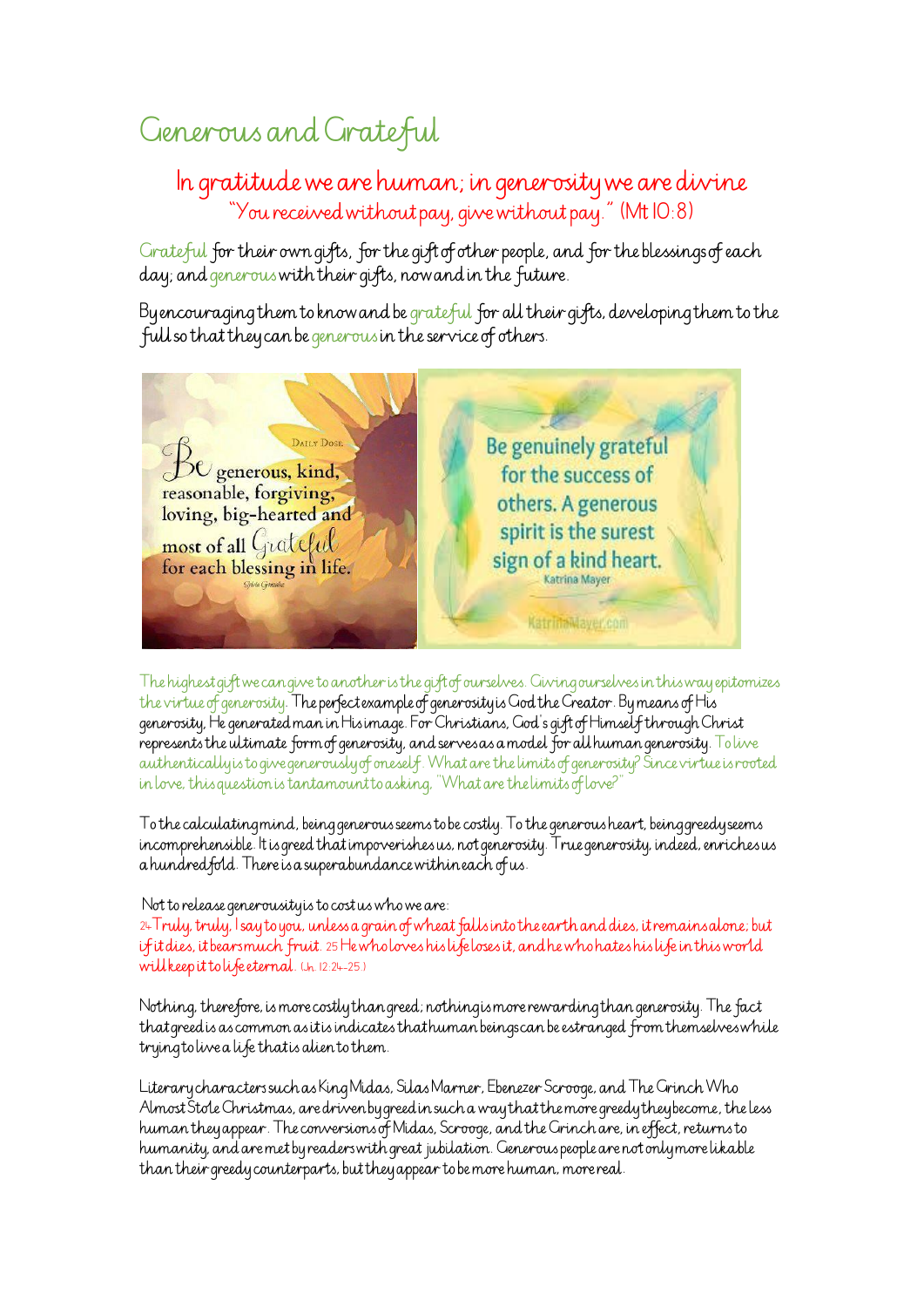A poor man who is in touch with the fundamental generosity of his existence can be productive, happy, and at peace with himself.

It is more blessed to give than to receive; but it is far more blessed to give than to take. In the final analysis, we cannot take with us what we have, though many people seem to live as though they could. But we can leave behind what we have given.



Greed is an affliction of the dispossessed. Generosity is the plenitude of the self-possessed.

Solidarity is about valuing our fellowhuman beings and respecting who they are as individuals.

"We are all one family in the world. Building a community that empowers everyone to attain their full potential through each of us respecting each other's dignity, rights and responsibilities makes the world a better place to live"

Sollicitudo rei socialis - 'On Social Concern' (1987)

"The many situations of inequality, poverty and injustice, are signs not only of a profound lack of fraternity, but also of the absence of a culture of solidarity. Newideologies, characterized by rampant individualism, egocentrism and materialistic consumerism, weaken social bonds, fuelling that "throwaway" mentality which leads to contempt for, and the abandonment of, the weakest and those considered "useless". In this way human coexistence increasingly tends to resemble a mere 'do ut des' which is both pragmatic and selfish"

Pope Francis